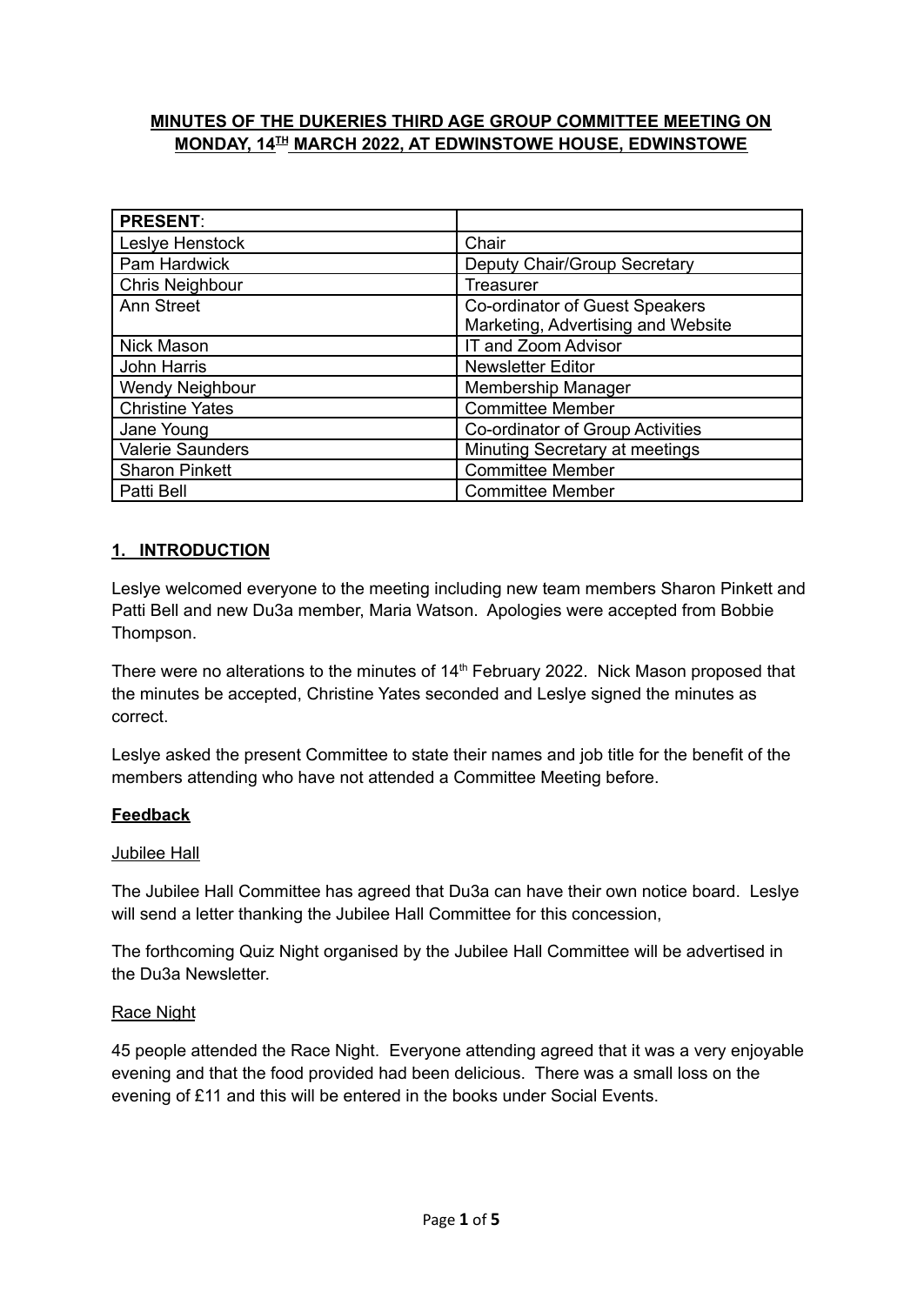# Members' Meeting on 21<sup>st</sup> February

It was generally agreed that the registration of new members and renewal of membership for existing members was not perfect on this occasion. We will therefore have two separate tables for this on 21<sup>st</sup> March.

## Roles for Members' Meeting

- John will put the Du3a signs outside on Thursday of this week.
- Ann and Mason will deal with the screens, computer equipment, etc.
- Jane will supervise the number of tables required and the putting up of a banner in the hall. She will also ascertain whether there are any special items from Group Leaders.
- In Wendy's absence, Val will stand in on the new membership table and Leslye will deal with membership renewals.

### Ukraine Appeal

Bob Crampton of Edwinstowe Lions Group is organising a passage of donated goods to the Ukraine and has asked Du3a whether we will support this appeal. An appeal will go out to members this week, with a list of items needed. Leslye will ask Bob if he will come to the Members' Meeting next week to give a brief speech and collect the goods donated.

It was decided that we would not have a "Bring and Buy" table for the Members' Meeting this month.

John passed around the Committee a new heading for the Newsletter and website which also includes the Ukraine flag. The Committee unanimously agreed that this was a symbol of our solidarity with the people of Ukraine and should go ahead.

John also agreed to take the Du3a mobile phone in Leslye's absence.

## 2. **TREASURER'S REPORT**

Chris had previously sent out copies of the February accounts to the Committee which included £712 in membership subscriptions. The Current Account total is now £3317.88 and the Group Funds Social Account £1023.48.

He further reported that he has finally been able to arrange internet banking for the Social Account.

After discussion, it was agreed that the money in the Social Committee account  $(E174.88)$ would be amalgamated with the Events account and would be renamed Social Events.

Chris asked whether Du3a wanted to continue their subscription to Zoom. It was agreed, after the March payment, that this would be cancelled.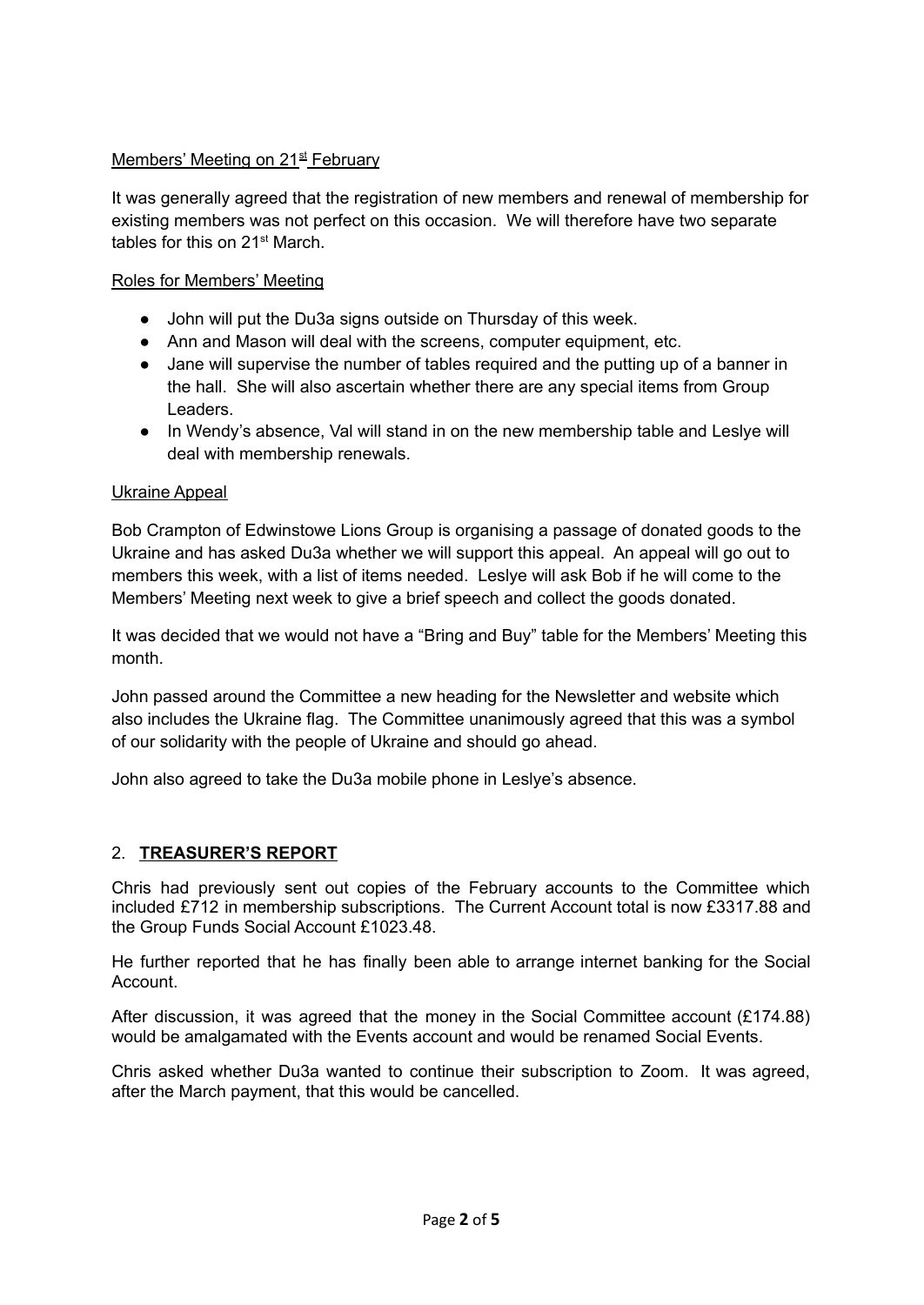## **3. MEMBERSHIP UPDATE**

Wendy reported that the membership total stands at 66 with subscriptions of £1244 for the year beginning 1<sup>st</sup> April 2022. Leslye asked what the split was between subscriptions paid by bank transfer, cheque and cash. Wendy said that it was approximately a third in each category.

#### Feedback

Wendy said that she had received six or seven very positive replies to a form she had sent out to new members, asking for feedback on their experience/s since joining Du3a.

Leslye said that she had sent out 10 invitations to new members to attend the meeting today to see how the Committee operates but many of them had prior engagements

#### Funding

Wendy reported that she was still awaiting a decision from the Covid-19 Recovery Fund run by Newark and Sherwood District Council regarding funding for a projector. She said that there was £223 from the Community Engagement Fund still to be spent and £100 from Andy Oxnard. The money from the Community Engagement Fund has to be spent shortly and she will contact them regarding this.

It was agreed that the £100 donated by Andy Oxnard will pay for a light folding table which can be used for promotional purposes. Any residual money from this can be spent on promotion work.

### 4. **BRANDING/PUBLICITY/MARKETING**

Ann reported that she has now booked Speakers for the rest of the year. She asked if Committee members had any ideas for Speakers for 2023.

The VE Day event on Sunday, 8<sup>th</sup> May, at the RSPB Visitors' Centre is still going ahead but, in view of the Ukraine crisis, this may just be a "Picnic in the Park". It was agreed that we would take the feather banner and publicity material to the event.

Ann reported that the North Notts U3A Publicity Group is still liaising regarding National U3A week in September. Leslye said that she and Janice would need to have a time line to organise and choreograph the Du3a Line Dance Flash Mob event for this.

#### **Activity Groups**

Jane had nothing new to report.

As a result of several members expressing an interest in a Line Dancing group, Leslye will talk to Janice Corkill, who already runs fitness groups not associated with Du3a.

#### **Visits**

Leslye has arranged a Dairy Visit to a farm at Melton Mowbray on Tuesday, 28<sup>th</sup> June. She needs a minimum of 20 people to make the trip viable and only has 15 at the moment.

#### **Visits Organised by Sharon and Patti**

Sharon and Patti are arranging the following visits:

● Newark Gardens on Friday, 22<sup>nd</sup> April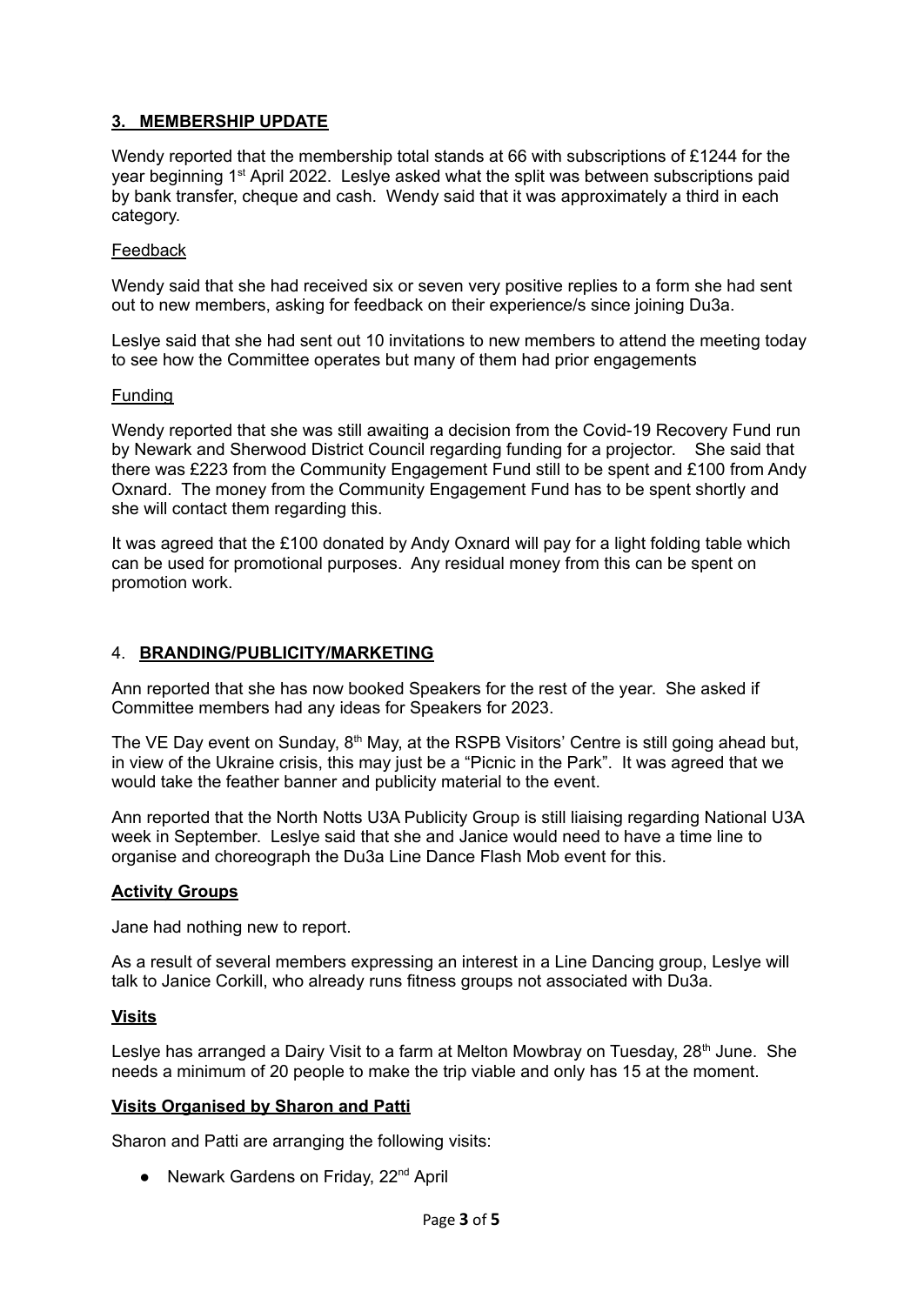- The Botanical Gardens, Birmingham on Friday, 20<sup>th</sup> May.
- David Austin Roses, Shropshire on Friday, 22<sup>nd</sup> July
- Harrogate Autumn Show on Friday, 16<sup>th</sup> September

They are also hoping to arrange visits to the Community Gardens at Worksop, the Garden Centre near East Bridgford and Hollybeck.

## **5. AGM 16 TH MAY 2022**

Leslye is hoping to make this a fun occasion.

Leslye proposed that the meeting should begin at 1.15 pm, with members arriving from 12.45 pm.

The business of the meeting will include:

- Vote in the new Committee
- Finance Report
- Membership Report
- Presentation about grants and where the money has been spent
- End of Year Accounts which will put on a screen. Mason will help to organise the power point presentation.

Leslye would like to invite people from the community to talk to the membership. She will ask Andy Oxnard and Lee Brasier to speak to the membership for approximately ten minutes each.

Leslye is liaising with her friend, Ann Hill, about entertainment for the event.

Sharon and Patti are arranging a plant pot competition.

Several members have volunteered to make cakes for the occasion.

Leslye would like three or four long-standing members to talk about their experience of joining Du3a and the social life it has given them.

The hall will be decorated with lots of bunting and photographs will be taken.

Leslye will appeal to the membership on Monday for volunteers to help with the set-up.

#### Roles to the filled on the Committee

Du3a cannot operate without a Deputy Chair and this essential role needs to be filled.

Lesley would like several new people to join the Committee to bring some fresh ideas to Du3a.

### **6. JUBILEE DAY – SATURDAY, 4 TH JUNE**

Sharon and Patti have volunteered to arrange the whole event.

The Jubilee celebrations will take place at the Jubilee Hall and will begin at 4.0 pm and finish at 8.0 pm.